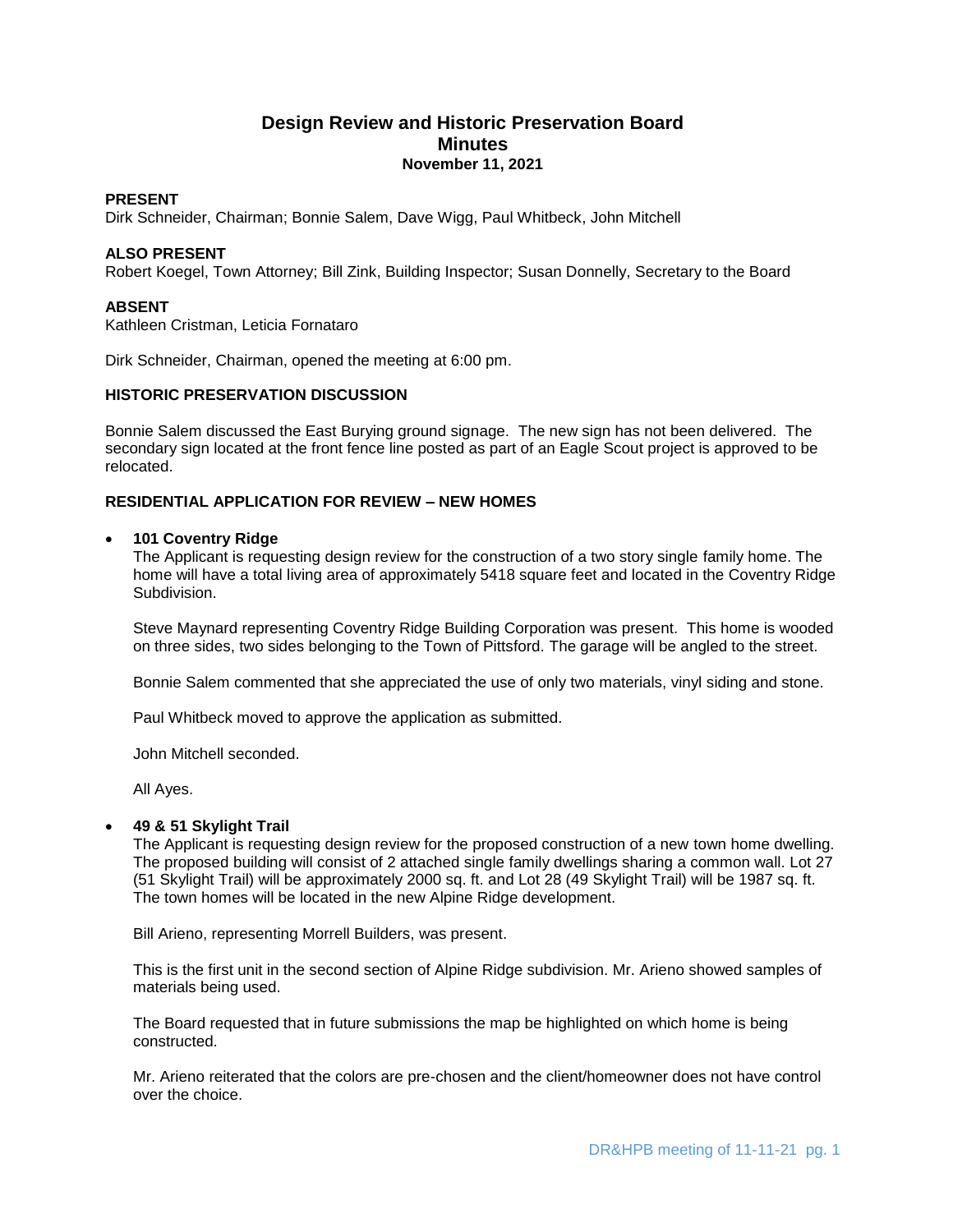John Mitchell moved to accept the application as submitted.

David Wigg seconded.

All Ayes.

### **49 Van Voorhis Road**

The Applicant is requesting design review for the construction of a two story single family home. The home will have a total living area of approximately 2874 square feet.

John Grasize of Gerber Homes was present to discuss the application with the Board. The siding will be different textures in all one color with dark stone and a black roof. The timber detail in the gable and porch columns will be wood color. There will be a side load garage. This home is 150 ft. from the road.

The Board commented that the design would be more successful with more simple textures. Comments were also made regarding the relatively same size of the garage to the home.

Dirk Schneider moved to approve the application with the recommendation that the shingles siding be changed to board and batten.

John Mitchell seconded.

All Ayes.

## **APPLICATION FOR CERTIFICATE OF APPROPRIATENESS**

#### **3419 Clover Street**

The Applicant is returning to request a Certificate of Appropriateness, pursuant to Code Section 185- 196, for the rear addition on a designated historic home. This property is zoned RN -Residential Neighborhood.

Dirk Schneider moved to open the Public Hearing.

The homeowner, Frank Dutko, was present.

Mr. Dutko is returning to amend his plan for changes to the exterior of his home. He is adding a door and two windows on the rear elevation second floor from the original approval of a sliding glass door.

The windows will be Anderson 200 series with the same mullion pattern as most of the existing windows on the home.

Wood siding that will removed will be repurposed on the exterior of the home.

There was no public comment.

Dirk Schneider moved to close the public hearing.

Bonnie Salem seconded.

All Ayes.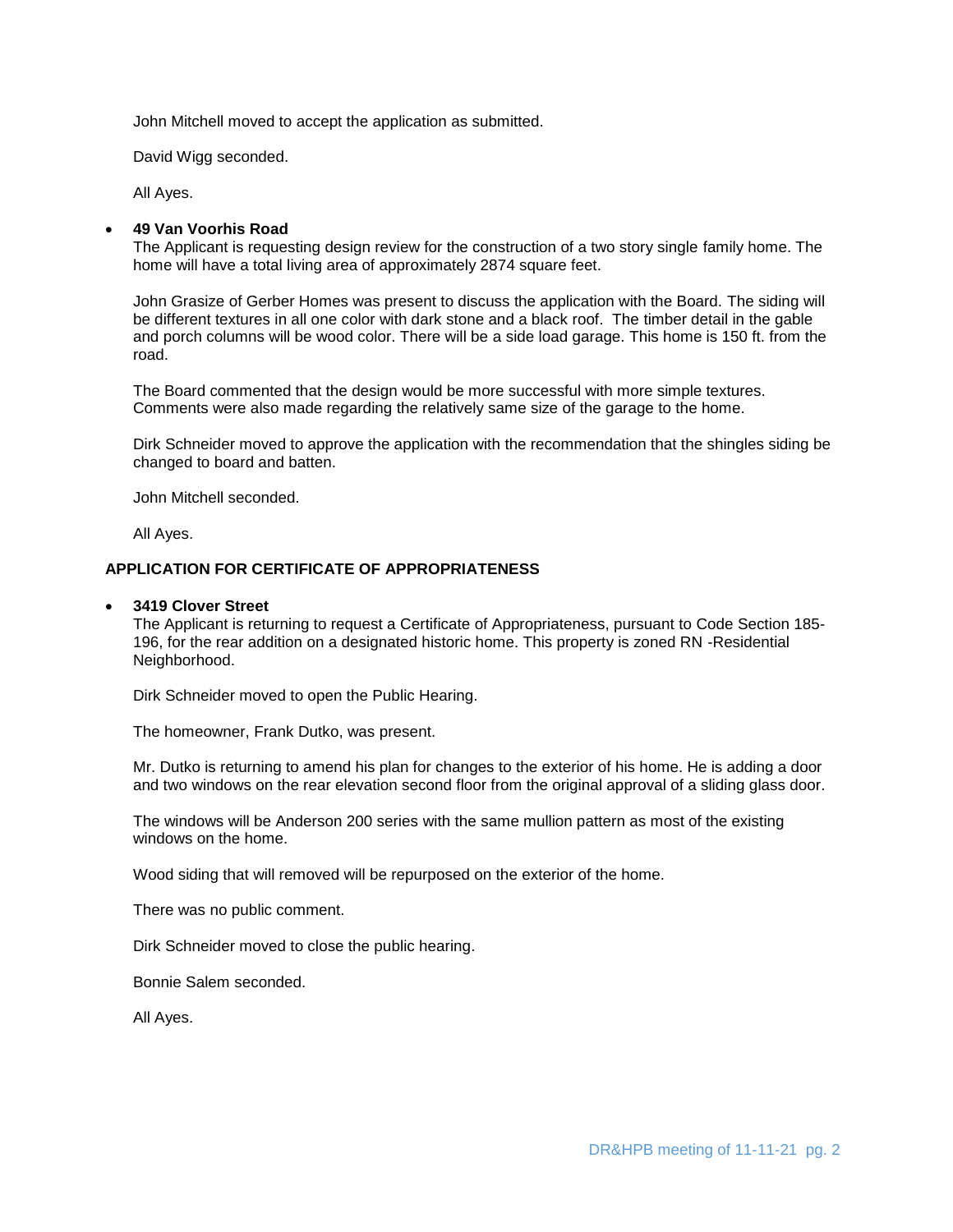A resolution was moved by Board member Bonnie Salem, seconded by Board member John Mitchell, and was voted upon by members of the Board as follows:

| Bonnie Salem      | Aye    |
|-------------------|--------|
| Paul Whitbeck     | Aye    |
| Kathleen Cristman | Absent |
| John Mitchell     | Ave    |
| Leticia Fornataro | Absent |
| David Wigg        | Aye    |
| Dirk Schneider    | Aye    |

The granting of the Certificate of Appropriateness was made subject to the following specific condition:

a. All work is to be completed by November 30, 2022.

#### **3001 Monroe Avenue**

The Applicant is requesting a Certificate of Appropriateness, pursuant to Code Section 185-196, for the expansion of an outdoor patio. This property is zoned MATZ – Monroe Avenue Transitional Zone and is designated historic.

Dirk Schneider opened the Public Hearing.

Aaron Malbone of Buckingham Properties was present. Kathy Mott of Monroe's Restaurant and Jillian Farrar were also in attendance. Monroe's Restaurant is looking to expand their existing patio, an additional 24 seats. A glass wall is proposed on the north side of the patio facing Monroe Avenue, similar to the one at Next Door Bar and Grill. The patio surface will be stamped concrete to match the existing. The size increase is 600 sq. ft.

The Board discussed whether there is a need for the glass wall and indicated a preference for increased landscaping or "green wall" around the patio area on the north and west sides.

Dirk Schneider called for public comment.

Joan (Declined to give last name) of 2520 Clover Street discussed her concerns that the increased patio would generate increased noise and light pollution. Dirk Schneider discussed that these are concerns best addressed directly to the Code Enforcement Officer at the Town of Pittsford, as the Design Review and Historic Preservation Board's role is to review design aspects. Robert Koegel, Town Attorney, stated that this Board has no control over her concerns and has no right to turn down the application based on her concerns.

Mr. and Mrs. Silver of 2534 Clover Street also discussed their concerns about additional noise that increased seating could present. Robert Koegel reiterated that the Design Review Board does not have control over these concerns, as it is not in their purview. They indicated that increased plantings would be appreciated despite the fact that as a Board member pointed out their property is above the area on a wooded hill.

Dirk Schneider moved to close the Public Hearing.

Bonnie Salem seconded.

All Ayes.